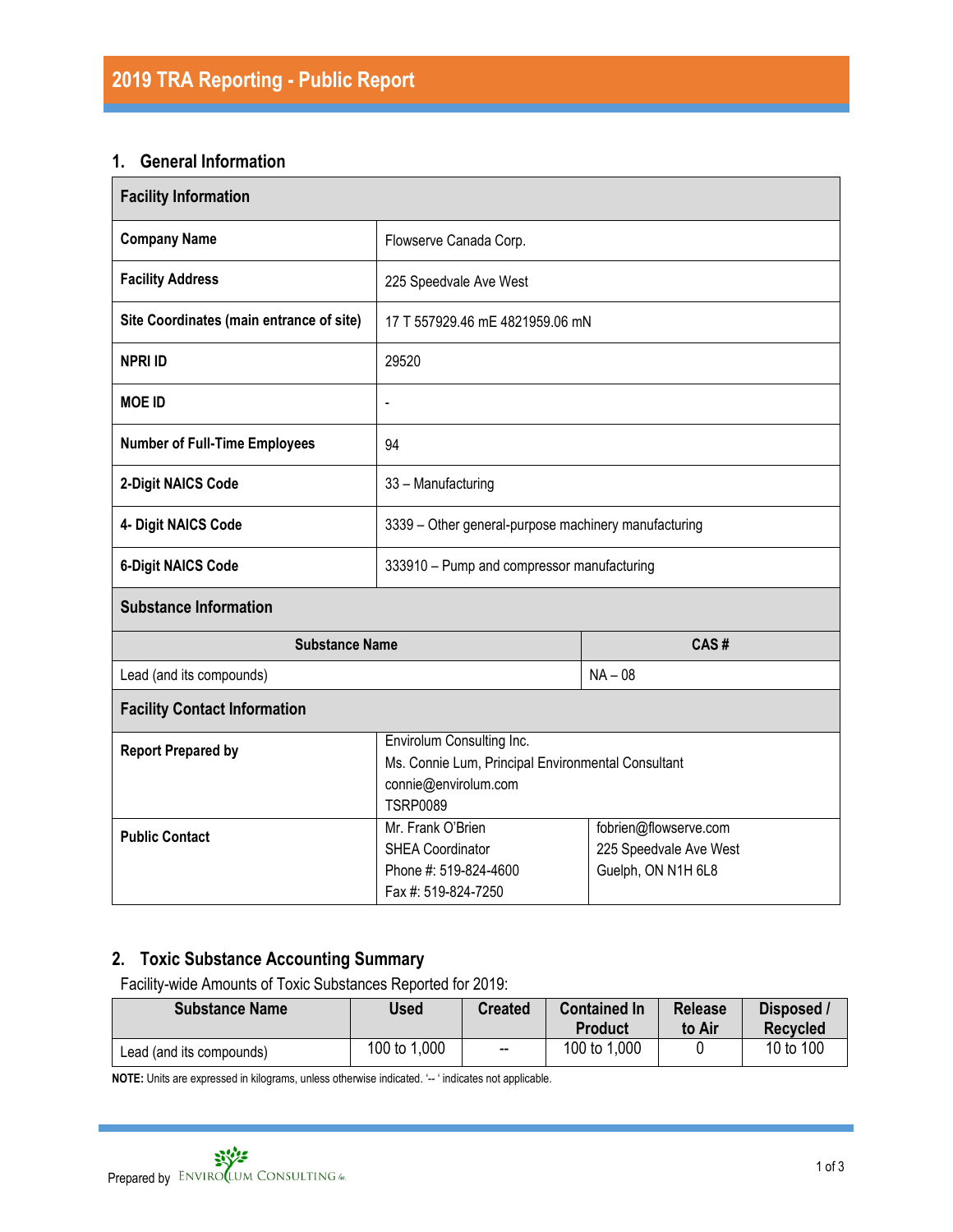#### **3. Quantification Comparison to Previous Year**

|                              | <b>Unit</b>   | 2019         | 2018         | Change<br>(Unit) | Change<br>$(\%)$ | <b>Rationale for Change</b>                                                                                                               |
|------------------------------|---------------|--------------|--------------|------------------|------------------|-------------------------------------------------------------------------------------------------------------------------------------------|
| Used                         | Tonnes        | 100 to 1,000 | 100 to 1,000 | 1 10 to 100      | 110.2            | No significant change.                                                                                                                    |
| Created                      |               |              |              |                  |                  |                                                                                                                                           |
| <b>Contained In Product</b>  | Tonnes        | 100 to 1,000 | 100 to 1,000 | 1 10 to 100      | 110.2            |                                                                                                                                           |
| Release to Air               | Tonnes        | 0            | 0            | $\Omega$         | 0                |                                                                                                                                           |
| Release to Water             |               |              |              |                  |                  |                                                                                                                                           |
| On-site Disposal             |               |              |              |                  |                  |                                                                                                                                           |
| Transferred for Disposal     |               |              |              |                  |                  |                                                                                                                                           |
| Transferred for<br>Recycling | <b>Tonnes</b> | 10 to 100    | 10 to 100    | ↓ 10 to 100      | 464.7            | Nature of activities results in<br>annual variation due to<br>accumulation of recycled<br>material in between picks<br>ups over a period. |

#### 3.1 Lead (and its compounds)

## **4. Objectives**

The objectives of this plan are to:

- identify potential toxic substance reduction options for lead and cobalt;
- assess the technical and economic feasibility of reduction options, if any are identified; and
- determine which options, if any, are feasible for implementation.

As part of the continual improvement practices at the facility, technical advances will be monitored for new opportunities to reduce the use of cobalt and lead at the facility.

#### **5. Progress in Implementing Plan**

This section does not apply since no feasible reduction options are available for implementation at this time.

For additional information regarding on-site releases from the facility, as well as disposal and off-site recycling information please refer to National Pollutant Release Inventory's website: [http://www.ec.gc.ca/inrp-npri/.](http://www.ec.gc.ca/inrp-npri/)

# **6. Highest Ranking Certification**

*The signed certification of the annual report is kept on file at the facility.*